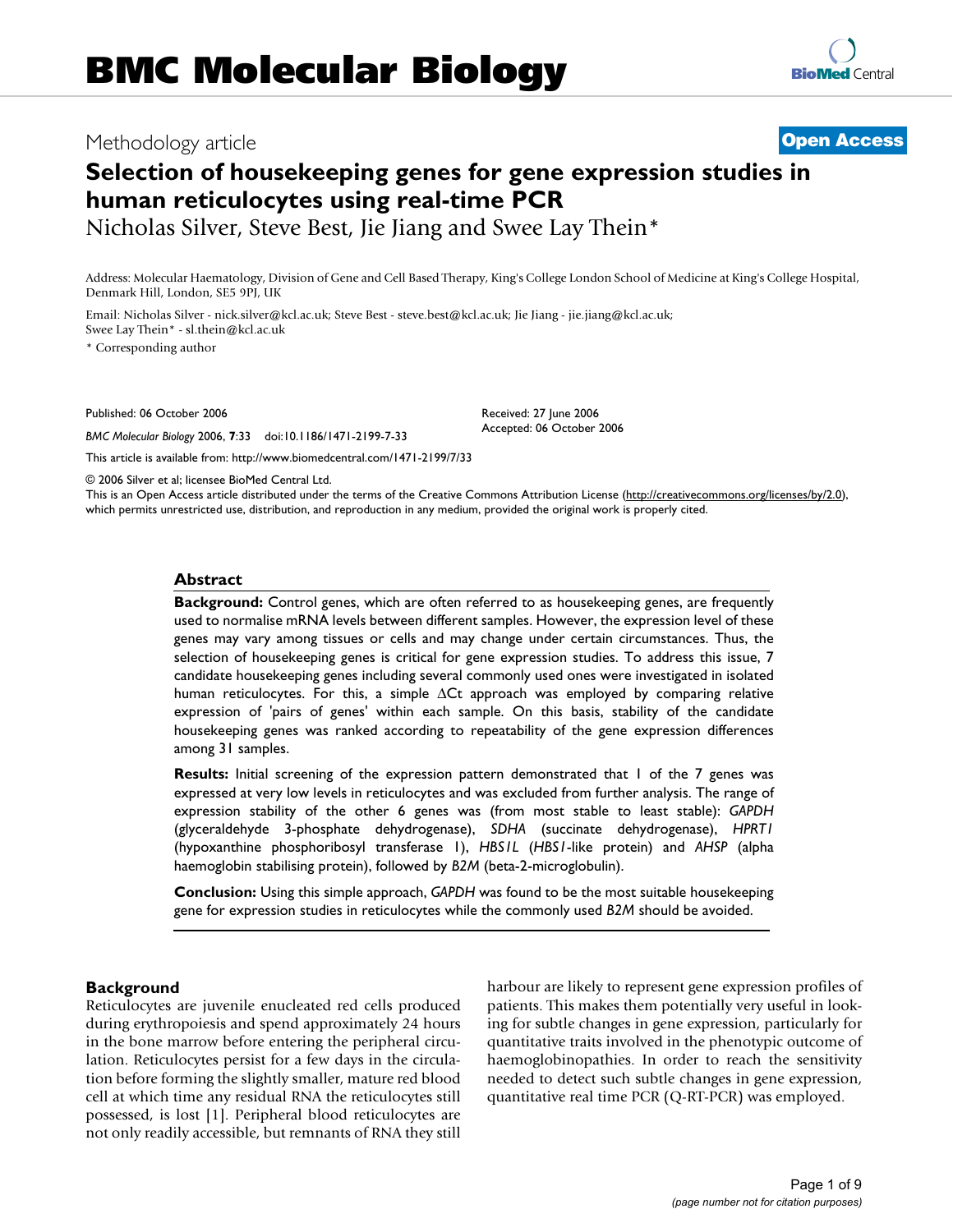When comparing gene expression in different samples it is crucial to consider experimental variations such as amount of starting material, RNA extraction and reverse transcription efficiencies. To account for these, accuracy of Q-RT-PCR relies on normalisation to an internal control, often referred to as a housekeeping gene [2,3]

The prerequisite of a suitable housekeeping gene is that it should, of course, be adequately expressed in the tissue of interest, but most importantly, that it shows minimal variability in expression between samples and under the experimental conditions used [2,4]. A study carried out in 1999 by Suzuki *et al* [5] reported that over 90% of the RNA transcription analysis published in high impact journals used a single housekeeping gene, and this is still common practise today. It is abundantly clear, however, that many of these control genes can show unacceptable variability in expression [6-10]. Appropriate validation of housekeeping genes in any new experimental system is therefore crucial.

Various attempts to find the most appropriate method for the selection of housekeeping genes have been made. One software-based approach, developed by Vandesompele *et al* [11] involves the use of normalising to more than one housekeeping gene, where, very briefly, an algorithm based computer program, geNorm is used to determine the most stable control genes from a panel of candidate housekeeping genes via a stepwise exclusion or ranking process, and this is then followed by geometric averaging of a selection of the most stable control genes. Other software based approaches include BestKeeper [12], an Excelbased tool and Normfinder [13] an add-in for Microsoft Excel which adds the NormFinder functionality directly to the Excel software package. Although accurate and reproducible, these approaches require the use of specialist programs, and small quantities of starting material in some experiments can be prohibitive and as a result may not be appropriate for reticulocyte RNA. A further, more common strategy for the investigation of gene expression involves the standardisation of starting mRNA whereby a constant amount of RNA is added to each reverse transcription reaction [14]. In some instances, it is impossible to quantify this parameter, for example, for reticulocyte RNA, only minimal amounts of RNA are obtained from patient samples and errors in measurement can occur due to protein contamination in the RNA sample. We have adopted a method, similar to that described by Vandesompele *et al* [11], whereby 'pairs of genes' are compared using a simple ΔCt approach.

In this study, we chose to investigate a panel of 7 housekeeping genes (table 1), including those expressed in red blood cells and haemopoietic tissue. Furthermore, validation was carried out via normalisation of γ-globin to the highest scoring controls and then correlating γ-globin with the corresponding protein levels (fetal haemoglobin,  $\alpha_2\beta_2$ 

### **Results**

#### *Expression profiling of housekeeping genes*

Primers were either designed or selected from 'off the shelf' for a total of 7 control genes – see table 2 for details. Particular attention was paid to selecting genes that belong to different functional classes, which significantly reduces the chance that genes might be co-regulated. In addition to K562 cells, the expression level of these 7 internal control genes was determined in 31 reticulocyte samples from 31 healthy volunteers (Figure 1). Note, in the expression profiling in the reticulocyte samples, *ACTB* showed equivalent levels of expression to NTCs (no template controls) and was therefore excluded from further studies.

*Q-RT-PCR efficiency and intra- and inter- assay variability* Quantitative real-time PCR was used to measure the RNA transcription level of various candidate housekeeping genes. To compare different RNA transcription levels, the Ct values were compared directly. The Ct is defined as the number of cycles needed for the fluorescence to reach a

| Table 1: Panel of 7 candidate housekeeping genes selected and HBG2. |  |  |  |  |  |  |  |  |  |
|---------------------------------------------------------------------|--|--|--|--|--|--|--|--|--|
|---------------------------------------------------------------------|--|--|--|--|--|--|--|--|--|

| Gene symbol      | mRNA accession number Gene Name |                                                             | <b>Function</b>                                            | Gene aliases       |
|------------------|---------------------------------|-------------------------------------------------------------|------------------------------------------------------------|--------------------|
| ACTB             | NM 001101                       | Beta-actin ( $\beta$ -actin)                                | Cytoskeletal structural protein                            |                    |
| AHSP             | NM 016633                       | Alpha haemoglobin stabilising factor                        | Chaperone for human alpha globin                           | <b>ERAF, EDRF</b>  |
| B <sub>2</sub> M | NM 004048                       | Beta-2-microglobulin                                        | Cytoskeletal protein involved in cell<br>locomotion        |                    |
| <b>GAPDH</b>     | NM 002046                       | Glyceraldehyde-3-phosphate<br>dehydrogenase                 | Glycolytic enzyme                                          | G3PD, GAPD         |
| <b>HBSIL</b>     | NM 006620                       | HBSI-like protein                                           | Uncharacterised                                            | ERFS. HBS1         |
| <b>HPRT1</b>     | NM 000194                       | Hypoxanthine guanine phosphoribosyl<br>transferase l        | Involved in the metabolic salvage of<br>purines in mammals | <b>HPRT, HGPRT</b> |
| <b>SDHA</b>      | NM 004168                       | Succinate dehydrogenase complex,<br>subunit A, flavoprotein | Involved in the oxidation of succinate                     | FP. SDH2. SDHF     |
| HBG <sub>2</sub> | NM 000184                       | Gamma globin (y-globin)                                     | Oxygen binding and transport                               |                    |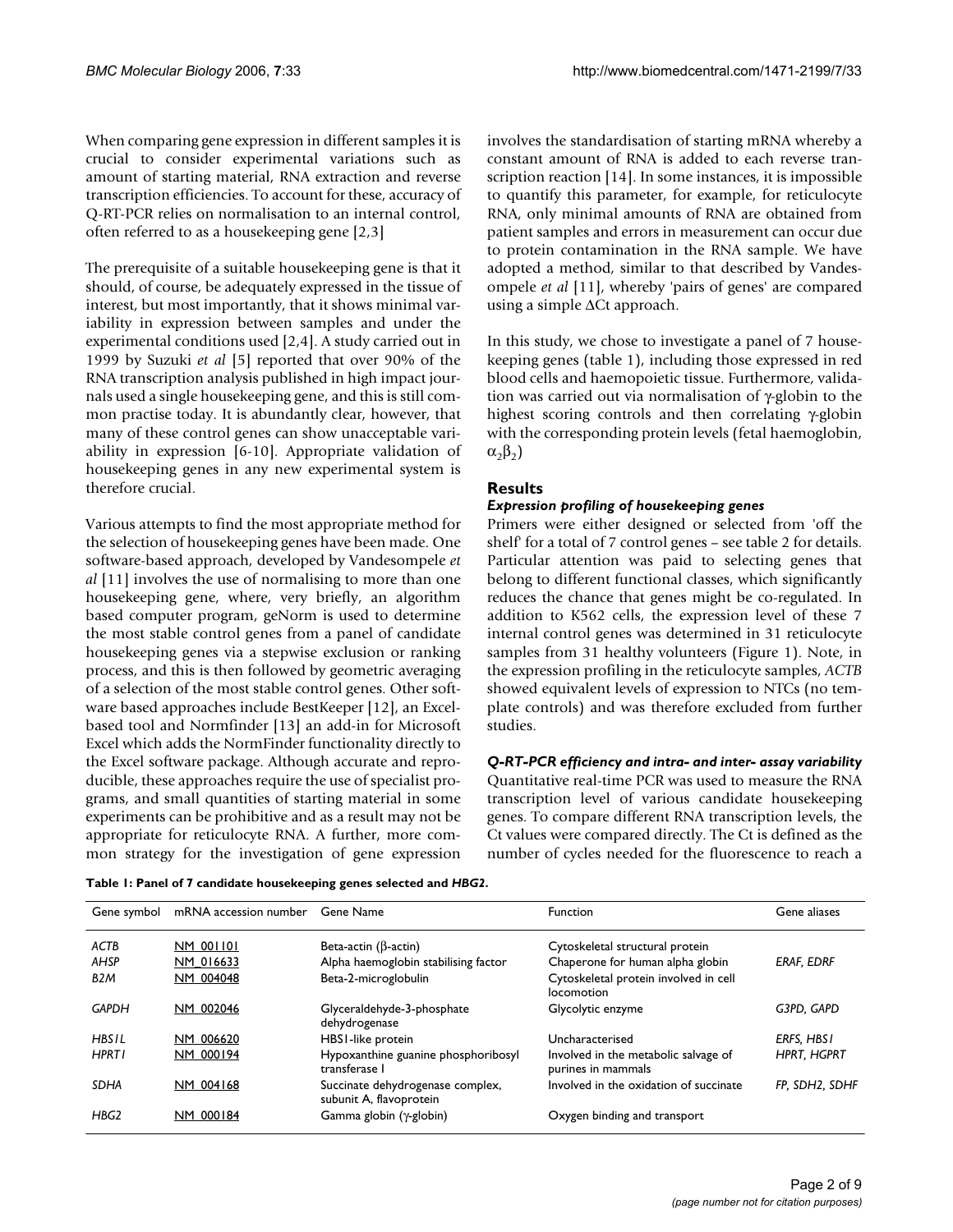| Gene             | Oligo                | Exon boundary | Sequence $-5'$ to $3'$                      |
|------------------|----------------------|---------------|---------------------------------------------|
| ACTB             |                      |               | Assay by design (ABI)                       |
| <b>AHSP</b>      | <b>AHSP Forward</b>  | $2$ to $3$    | CTGAATCAGCAGGTCTTCAATGATC                   |
|                  | <b>AHSP Reverse</b>  |               | <b>GTCCCTGTACTTGGCCAGGA</b>                 |
|                  | <b>AHSP Probe</b>    |               | FAM-TCGTCTCTGAAGAAGACATGGTGACTGTGG -TAMRA   |
| B <sub>2</sub> M | <b>B2M Forward</b>   |               | <b>GAGTATGCCTGCCGTGTG</b>                   |
|                  | <b>B2M Reverse</b>   |               | AATCCAAATGCGGCATCT                          |
|                  | <b>B2M Probe</b>     | $2$ to $4$    | FAM-CCTCCATGATGCTGCTTACATGTCTC-TAMRA        |
| HBG <sub>2</sub> | HBG2 Forward         |               | CTGCACTGTGACAAGCTGCAT                       |
|                  | <b>HBG2 Reverse</b>  |               | CGAAATGGATTGCCAAAACG                        |
|                  | HBG2 Probe           | $2$ to $3$    | FAM-CCAGCACATTTCCCAGGAGCTTGAAGT-MGB         |
| <b>GAPDH</b>     |                      |               | Assay by design (ABI)                       |
| <b>HBSIL</b>     | HBSIL Forward        |               | AAGGACAAGAATGAGGCAACAGTAT                   |
|                  | <b>HBSIL Reverse</b> |               | <b>TTTGGCACAATTTCAGATTCACTT</b>             |
|                  | HBSIL Probe          | $4$ to 5      | FAM-AGCAAAAGGAAAACCAGTAGATTCCCAGACATC-TAMRA |
| <b>HPRT1</b>     |                      |               | Assay by design (ABI)                       |
| <b>SDHA</b>      |                      |               | Assay by design (ABI)                       |
|                  |                      |               |                                             |

|  | Table 2: Sequence information for primers and probes used. |  |  |  |
|--|------------------------------------------------------------|--|--|--|
|--|------------------------------------------------------------|--|--|--|

*AHSP* (alpha haemoglobin stabilising protein), *B2M* (beta-2-microglobulin), *HBG2* (γ-globin), *GAPDH* (glyceraldehyde 3-phosphate dehydrogenase), *HBS1L* (*HBS1*-like protein), *HPRT* (hypoxanthine-guanine phosphoribosyltransferase), and *SDHA* (succinate dehydrogenase).

specific threshold level of detection and is inversely correlated with the amount of template nucleic acid present in the reaction [15]. To ensure comparability between the 7 PCR assays, efficiency of each individual assay was determined by measuring serial dilutions of 500 ng cDNA from K562 cells in triplicate. Inter-assay variation was investigated in three independent runs performed on three consecutive days. Only Ct values < 40 were used for calculation of the PCR efficiency from the given slope generated in the SDS 2.2 software according to the equation: PCR efficiency =  $(10^{[-1/slope]} - 1) \times 100$ . All PCR assays displayed efficiency between 92% and 100%.

Intra-assay variation was < 0.67% and inter-assay variation < 0.4% for all assays.

#### *Approaches used for housekeeping gene selection* Δ*Ct Approach*

It is not always satisfactory to rely on the precision and reproducibility of total RNA standardisation alone for Q-RT-PCR applications, as a very stringent estimate of concentration is required. To bypass this potential source of error we used a similar technique to Vandesompele *et al*. However, without compromising accuracy, we kept the level of mathematical methodology to a minimum in order to allow non-specialist personnel to easily follow a similar route in housekeeping discovery. Here we employed a ΔCt method by comparing relative expression of 'pairs of genes' within each sample to confidently identify useful housekeeping genes. If the ΔCt value between the two genes remains constant when analysed in different samples of reticulocyte RNA, it means either both genes are stably expressed among those samples, or coregulated (here we assume the stability of both genes). However, if the ΔCt fluctuates, then 1 or both genes are variably expressed. Introduction of a third, fourth, fifth gene into the comparisons will provide more information on which pairs show less variability and hence which gene(s) has stable expression among samples tested. These can then be ranked or discarded. Using this technique of 'process of elimination' means relatively large panels of genes can be compared against one another and either selected or eliminated on the basis of ΔCt. Ultimately, a housekeeping gene(s) that is appropriate to use in the experimental system of interest can be selected.

Exampled in figure 2 is this ΔCt approach to housekeeping gene selection. Using just three of the genes (figure 2A) from the main housekeeping gene panel, *SDHA*, *B2M* and *GAPDH* for 31 samples, it can be seen that when *SDHA* and *B2M* are compared there is a relatively large deviation in the ΔCt values over the 31 samples, indicating that one or both genes are variable. When *SDHA* is then compared to *GAPDH* the deviation in ΔCt values among the 31 samples falls considerably, indicating that both *SDHA* and *GAPDH* show relatively stable expres-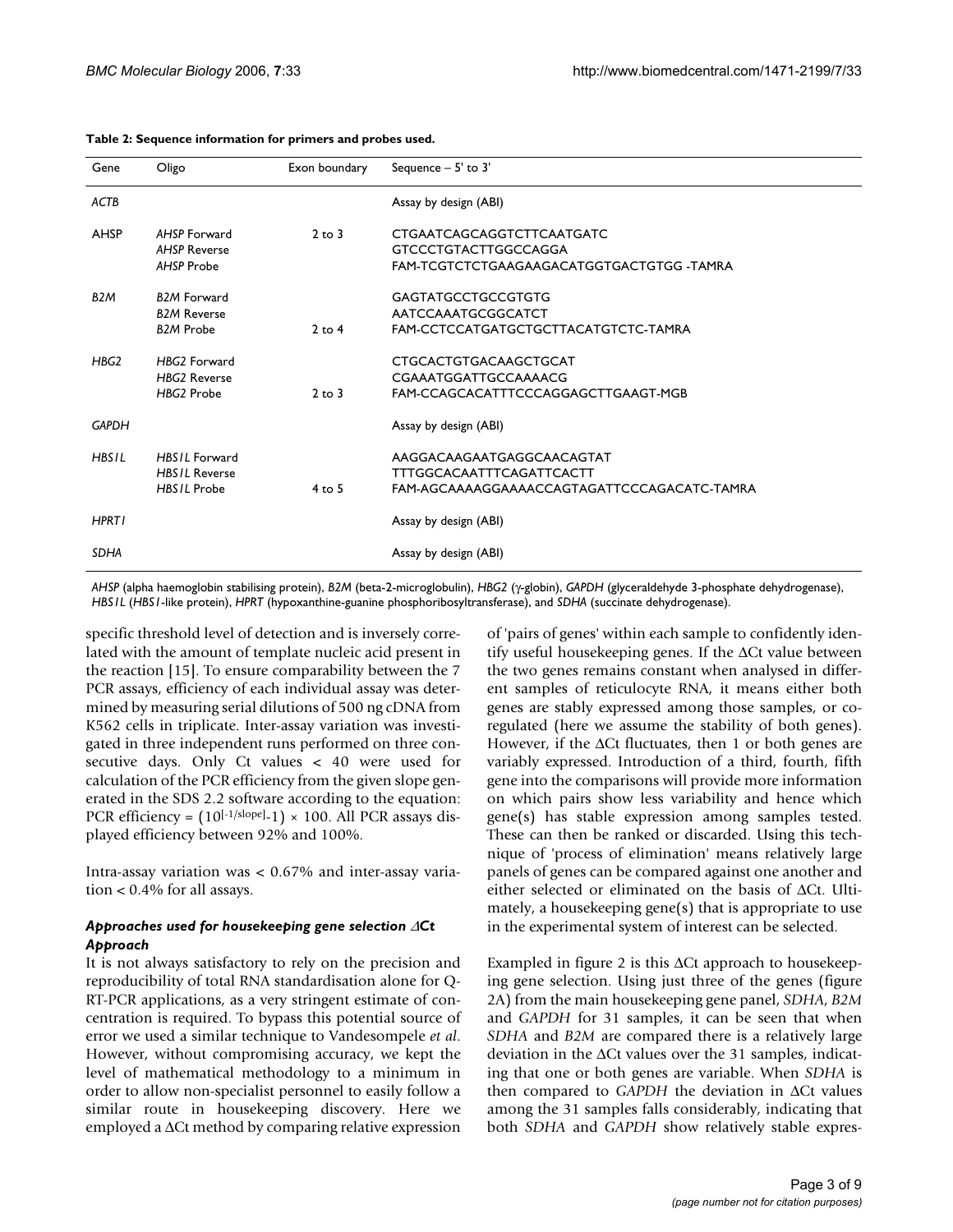



Figure 1

40

**Q-RT-PCR cycle threshold values for 7 candidate housekeeping genes among 31 adult human reticulocyte samples**. Candidate housekeeping genes include *AHSP*, *B2M*, *GAPDH*, *HBS1L*, *HPRT1* and *SDHA*.

sion. However, once *B2M* is re-introduced into the comparisons against *GAPDH*, the standard deviation of ΔCt can again be seen to increase and hence it can be concluded that *B2M* is the gene displaying variable expression between samples and can then be eliminated or given a low ranking.

#### *Relative Stability of housekeeping genes*

Gene expression levels were measured by Q-RT-PCR and expression stabilities evaluated via the ΔCt method and standard deviation. Taking all the genes into account and by comparing all possible gene combinations (figure 2B, table 3), a pattern forms whereby genes tend to be associated with either increased or decreased levels of deviation in  $ΔCt$  among the 31 reticulocyte samples, and hence, either an increase or decease in the level of variability in gene expression. When *GAPDH* and *SDHA* are compared against the other 5 genes in their respective gene panels, they tend to be associated with the least amount of deviation (average StdDev of 0.99 and 1.10 respectively) and hence least amount of variability. Whereas, when *B2M* is compared against the other 5 genes in the panel there is a considerable increase in deviation (average StdDev 1.64) indicating an increase in variability. *HPRT1*, *HBS1L* and *AHSP* all show an intermediate level of deviation (average StdDev of 1.13, 1.23 and 1.30 respectively) and hence an intermediate level of variability. Overall rankings are as follows (figure 2B, table 3): *GAPDH*, *SDHA*, *HPRT1*, *HBS1L*, *AHSP*, followed by *B2M*.



#### **Figure 2**

Δ**Ct approach to housekeeping gene selection**. ΔCt variability in candidate housekeeping gene comparisons are shown as medians (lines), 25<sup>th</sup> percentile to the 75<sup>th</sup> percentile (boxes) and ranges (whiskers) for 31 human reticulocyte samples. **A** – highlights a subset of candidate housekeeping genes including *B2M*, *GAPDH* and *SDHA*. **B** – shows comparisons of the complete set of candidate housekeeping genes,  $\frac{1}{2}$ <br>  $\frac{1}{2}$   $\frac{1}{2}$   $\frac{1}{2}$   $\frac{1}{2}$   $\frac{1}{2}$   $\frac{1}{2}$   $\frac{1}{2}$   $\frac{1}{2}$   $\frac{1}{2}$   $\frac{1}{2}$   $\frac{1}{2}$   $\frac{1}{2}$   $\frac{1}{2}$   $\frac{1}{2}$   $\frac{1}{2}$   $\frac{1}{2}$   $\frac{1}{2}$   $\frac{1}{2}$   $\frac{1}{2}$   $\frac{1}{2}$   $\frac{1}{2}$ 

Based on the expression stability, the data suggests that *GAPDH* would be the most suitable housekeeping gene to use in reticulocyte studies. A popular housekeeper, *B2M*, should be avoided. In addition, comparison of *GAPDH* against the other 5 genes in the gene panel not only indicates its level of stability but also shows this level of stability cannot be due to co-regulation as each gene has a different function.

#### *Evaluation and validation of selected candidate housekeeping genes using* γ*-globin*

Following identification of the most stable housekeeping genes from the full gene panel of 7 genes, a method was needed for their validation. This validation process was based on protein (Hb F,  $\alpha_2 \gamma_2$ ) levels as measured by high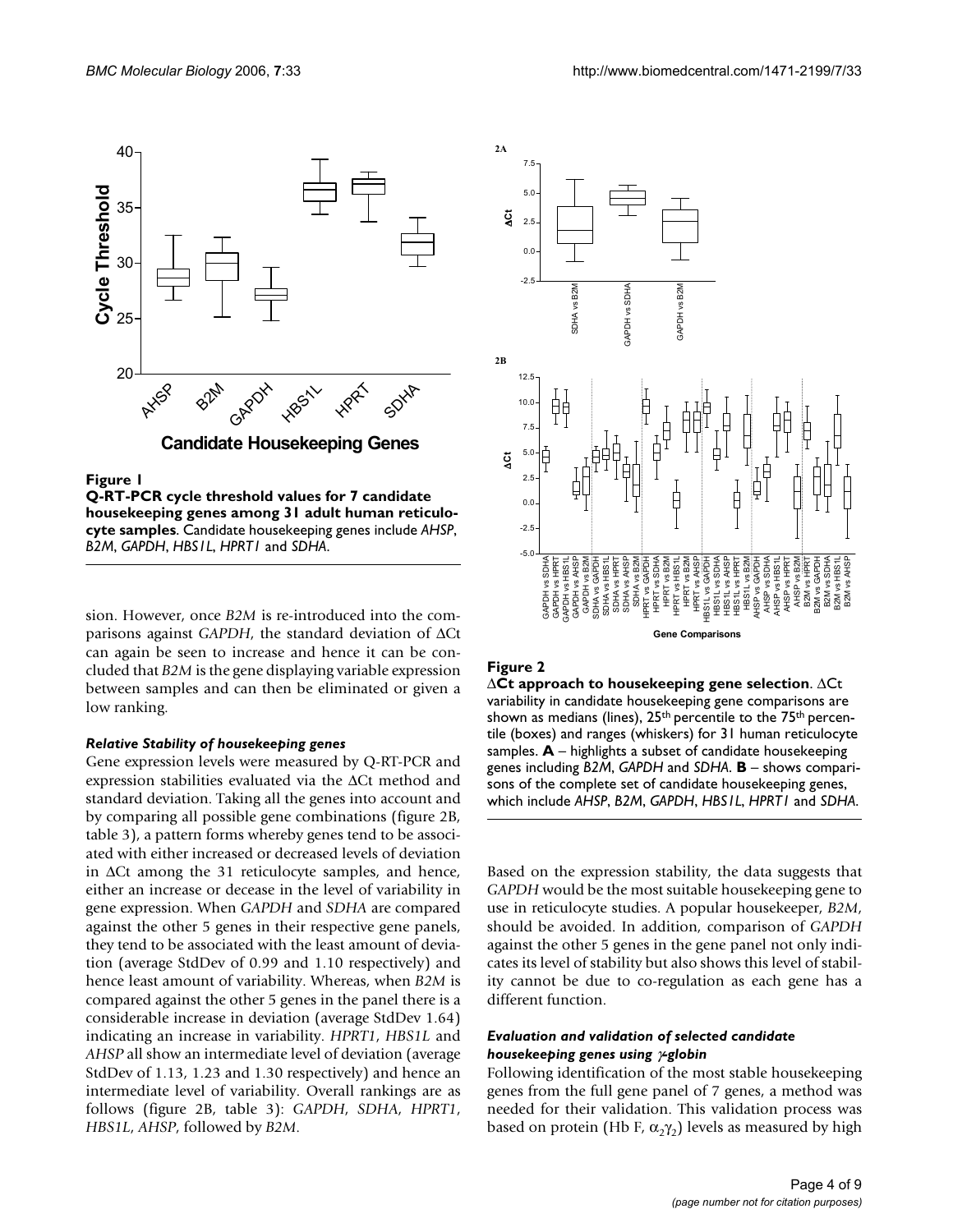| Table 3: Candidate housekeeping gene comparisons. |
|---------------------------------------------------|
|---------------------------------------------------|

| <b>Sample</b>         | Mean∆Ct | <b>StdDev</b> | <b>Mean StdDev</b> |
|-----------------------|---------|---------------|--------------------|
| GAPDH vs SDHA         | 4.54    | 0.71          |                    |
| <b>GAPDH vs HPRTI</b> | 9.58    | 0.90          |                    |
| <b>GAPDH vs HBSIL</b> | 9.44    | 0.91          |                    |
| GAPDH vs AHSP         | 1.57    | 0.91          |                    |
| GAPDH vs B2M          | 2.37    | 1.50          | 0.99               |
| SDHA vs GAPDH         | 4.54    | 0.71          |                    |
| SDHA vs HBSIL         | 4.9     | 0.96          |                    |
| SDHA vs HPRTI         | 5.03    | 1.03          |                    |
| SDHA vs AHSP          | 2.97    | 1.04          |                    |
| SDHA vs B2M           | 2.18    | 1.77          | 1.10               |
| HPRT1 vs GAPDH        | 9.58    | 0.90          |                    |
| HPRT1 vs SDHA         | 5.03    | 1.03          |                    |
| HPRT1 vs B2M          | 7.21    | 1.13          |                    |
| HPRTI vs HBSIL        | 0.13    | 1.23          |                    |
| HPRT1 vs AHSP         | 8.00    | 1.35          | 1.13               |
| HBS IL vs GAPDH       | 9.44    | 0.91          |                    |
| HBSIL vs SDHA         | 4.9     | 0.96          |                    |
| HBS IL vs AHSP        | 7.87    | 1.21          |                    |
| HBSIL vs HPRTI        | 0.13    | 1.23          |                    |
| HBSIL vs B2M          | 7.08    | 1.84          | 1.23               |
| AHSP vs GAPDH         | 1.57    | 0.91          |                    |
| AHSP vs SDHA          | 2.97    | 1.04          |                    |
| AHSP vs HBSIL         | 7.87    | 1.21          |                    |
| AHSP vs HPRT1         | 8.00    | 1.35          |                    |
| AHSP vs B2M           | 0.79    | 1.98          | 1.30               |
| <b>B2M vs HPRTI</b>   | 7.21    | 1.13          |                    |
| <b>B2M vs GAPDH</b>   | 2.37    | 1.50          |                    |
| <b>B2M</b> vs SDHA    | 2.18    | 1.77          |                    |
| B2M vs HBSIL          | 7.08    | 1.84          |                    |
| <b>B2M vs AHSP</b>    | 0.79    | 1.98          | 1.64               |

Mean ΔCt values are given for the mean difference between the genes over the 31 samples. Standard deviation (StdDev) is given for the variation in Ct values over the 31 samples.

performance liquid chromatography (HPLC, BioRad Variant).

We expect a tight correlation between levels of Hb F and γ-globin expression and consequently, correlation of γglobin mRNA and the corresponding levels of Hb F would not hold if γ-globin expression were normalised to an inappropriate housekeeping gene. Figures 3A, C demonstrate this.

As seen in figure 3A, when γ-globin is normalised to *B2M* no relationship can be seen  $(R = 0.1221, P$  value (twotailed) 0.5129), indicating *B2M* inappropriate as a housekeeping gene. However, there is a considerable improvement in the correlation when *SDHA* is used for normalisation; *SDHA* R = 0.7050, P value (two-tailed) P < 0.0001. The third gene exampled (figure 3C) in this validation process was *GAPDH*, which improves the correlation even further between γ-globin and Hb F; R =  $0.8535$ , P value (two-tailed)  $P < 0.0001$ .

#### **Discussion**

Reticulocytes are present in small numbers in peripheral blood, can be readily isolated, and still harbour remnants of genetic material that likely represent gene expression profiles of patients. This makes them a good source of biological material in which to study differential gene expression. Quantitative trait loci involved in the phenotypic outcome of haemoglobinopathies, which are mapped and localised by linkage and association studies, usually exert their effect through subtle changes in gene expression. To detect these subtle changes, a sensitive method of detection is needed. Real time PCR is one of the most sensitive and reproducible quantification methods for gene expression analysis. It provides simultaneous measurement of gene expression in many different samples for a number of genes. However, many different factors in realtime PCR may effect the results, including the selection of the housekeeping genes. The 'ideal' housekeeping gene should be constantly transcribed in all cell types and tissues and remain stable between samples taken from different time points and under different experimental conditions. However, it is impossible to find a 'universal' housekeeping gene having stable expression under all these conditions [4,16]. For example, *ACTB*, *GAPDH* and 18S are the most commonly used housekeeping genes, but a number of studies have provided evidence that their transcription levels vary considerably between different individuals, different cell types, different developmental stages and under different experimental conditions [4,5,9]. Therefore, for accurate analysis of gene expression, thorough validation of candidate housekeeping genes is crucial.

Another crucial factor in gene expression analysis concerns using the most appropriate method for housekeeping gene selection. A significant consideration when it comes to this is the small quantities of mRNA obtained from reticulocytes. Attempts to find the most appropriate method has involved an approach developed by Vandesompele *et al* [11]. This approach relies on the principle that two perfect housekeeping genes would be identical in all samples in all experimental conditions or cell types. Variation in expression ratios between different samples reflects the fact that one or both of the genes are not stably expressed. Therefore, increasing variation in this ratio corresponds to decreasing expression stability. A visual basic application for Microsoft Excel – termed geNorm – has been written that uses an algorithm to calculate M, a gene expression stability measure, which is the mean pairwise variation for a gene compared with all other tested control genes. Genes with higher M values have greater variation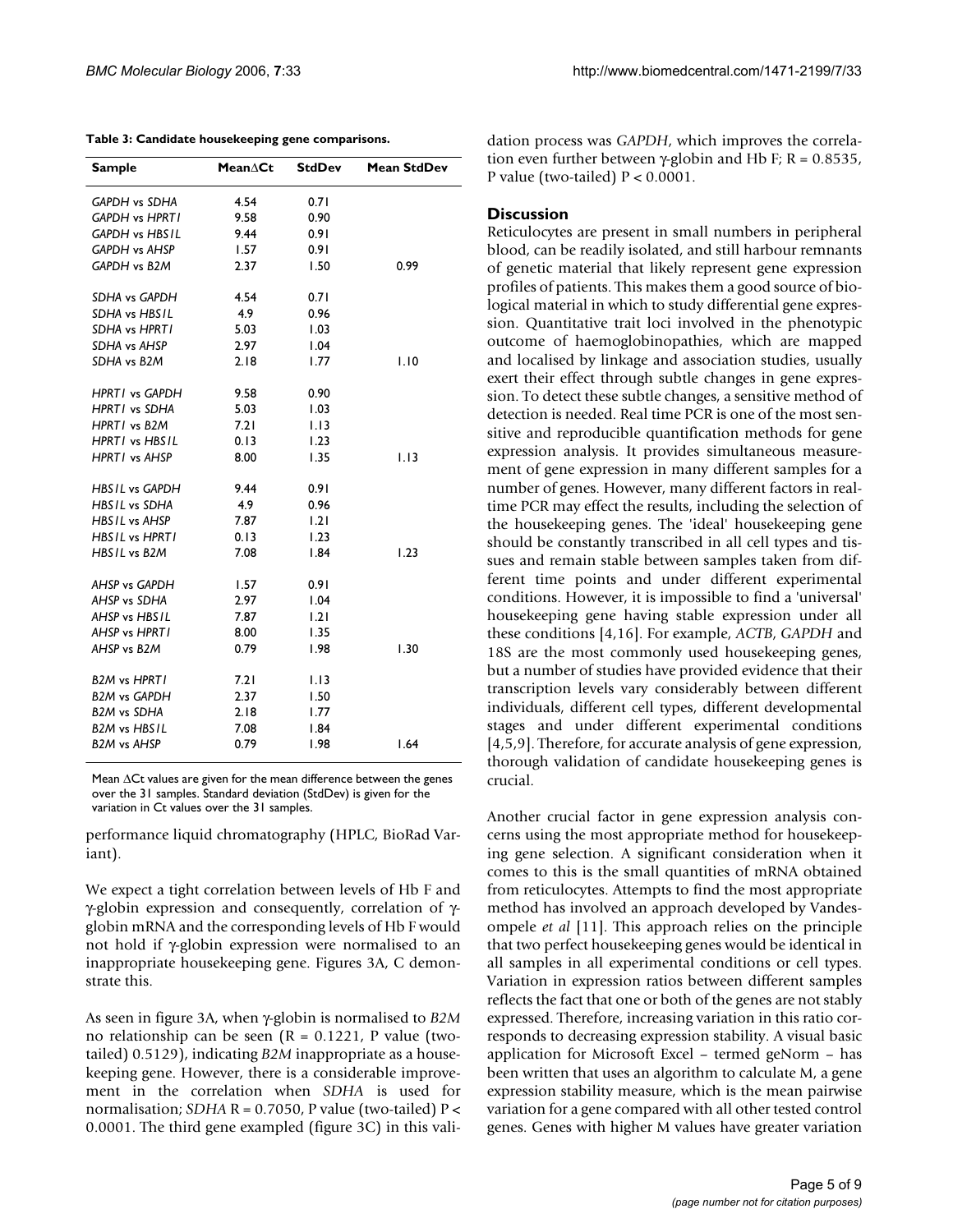

#### **Figure 3**

**Housekeeping validation**: The above plots show the relationship between comparative Ct for γ-globin normalised to a) *B2M*, b) *SDHA* and c) *GAPDH* and Hb F. The ideal scenario is for the γ-globin vs Hb F correlation to improve as progressively better housekeeping genes are used.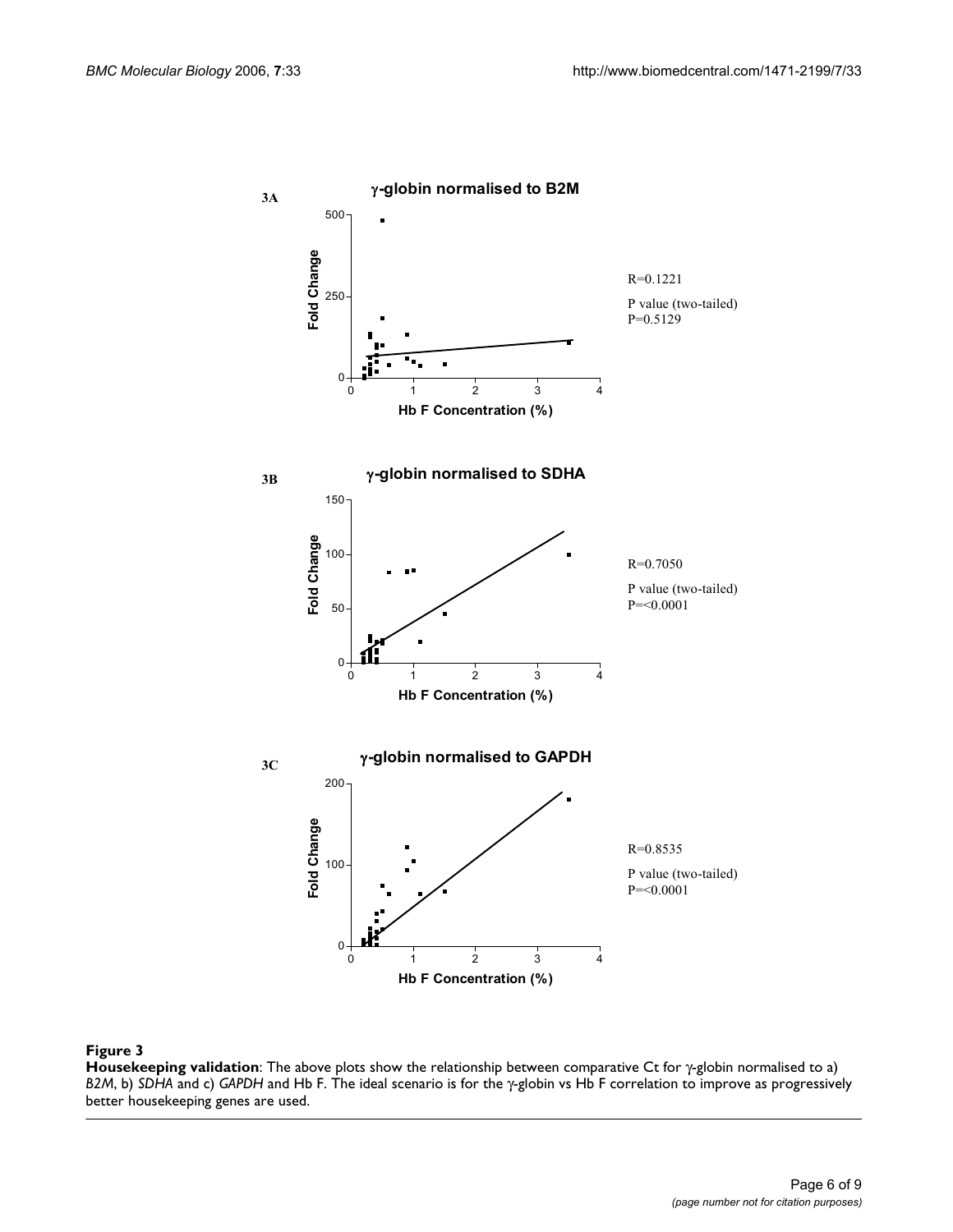in expression, and via a stepwise exclusion process genes can be ranked. For an accurate measure of expression levels, normalisation by multiple housekeeping genes is suggested. Consequently, a normalisation factor based on the expression levels of the best performing housekeeping genes must be calculated via averaging of the control genes using the geometric mean. It is suggested that 3 stable control genes should suffice for accurate normalisation of samples with relatively low expression variation, whereas other tissue panels require a fourth, or even a fifth control gene to capture the variation. Further software based approaches include BestKeeper [12] and Normfinder [13]. BestKeeper, an Excel-based tool also uses 'pair-wise' correlations, and can determine the best suited standards, out of 10 candidates, and combine them into an index. Where the earlier presented geNorm software is restricted to housekeeping gene analysis only, the index generated by BestKeeper can then be compared with a further 10 genes to decide whether they are differentially expressed, for example, under an applied treatment. Here, all data processing is based on crossing points [12]. Normfinder, whose strategy is rooted in a mathematical model of gene expression, enables estimation not only of the overall variation of the candidate normalisation genes but also of the variation between sample subgroups of the sample set. Notably, the strategy provides a direct measure for the expression variation, enabling the user to evaluate the systematic error introduced when using the gene. It has also been reported to show relatively low sensitivity towards coregulation of the candidate normalisation genes [13]. Although very accurate, these methods rely on the design of specialist software programs, and where the use of multiple housekeeping genes are suggested, it is difficult to obtain enough reticulocyte sample to realistically use 3 or more housekeeping genes for normalisation. A further common strategy for the investigation of gene expression involves the standardisation of starting mRNA whereby a constant amount of total RNA is added to each reverse transcription reaction [14]. In some instances however, it is impossible to quantify this parameter, for example, because only minimal amounts of RNA are obtained from patient samples, errors in measurement can occur due to protein contamination in the RNA sample. We have therefore adopted a ΔCt approach; a method similar to that described by Vandesompele *et al*, whereby 'pairs of genes' are compared. This simple ΔCt approach bypasses the need to accurately quantify input RNA and instead uses ΔCt comparisons between genes.

Results show that the level of RNA transcription for some of the candidate housekeeping genes varied considerably and in some cases RNA transcription levels were too low to quantify accurately or reproducibly. This was particularly the case with *ACTB*, and this would therefore be completely inappropriate to use as a housekeeping gene.

Out of all the genes tested, those that scored highest in their requirements as housekeeping genes were *GAPDH*, *SDHA* and *HPRT1*. However, when carrying out ΔCt comparisons, in order to provide the highest level of accuracy, the Ct values compared should not be vastly different. *HPRT1* expression was found to be relatively low and it would therefore be inappropriate to compare this against a relatively highly expressed gene, for example, against γglobin. *GAPDH* fulfilled most criteria as a suitable housekeeping gene in that it was strongly expressed, displayed minimal fluctuation and is likely to be independent of genes (i.e. not co-ordinately expressed) commonly involved in reticulocyte studies. In addition, *B2M*, which has been found to be a stable housekeeping gene in other biological systems [14,17] showed one of the highest levels of variation in this tissue. To confirm the validity of the approach used in the housekeeping gene selection process, γ-globin levels normalised against the gene panel were compared with their corresponding protein level. The strongest correlation was observed between *GAPDH*-normalised γ-globin expression and HPLC-measured Hb F levels, supporting *GAPDH* as an appropriate housekeeping gene for reticulocytes. The second highest ranking housekeeping gene from the gene panel was *SDHA*; *SDHA*-normalised γ-globin expression was then correlated with Hb F levels.

A large number of studies have been carried out concerning the validation of housekeeping genes in many different tissues and cell types. However, it has been difficult to find information on appropriate housekeeping genes for use in reticulocytes. To our knowledge, the only reported gene for normalisation in reticulocytes is *RPS19* [18]. For accurate quantitation of a target gene, it is recommended that the housekeeper should have similar expression levels. This increases the sensitivity to detect subtle differences in gene expression. However, *RPS19* is very highly expressed, as are many of the ribosomal genes, and would therefore be more appropriate for normalising very highly expressed genes such as  $\alpha$  and β globins, but preferably not for genes with lower expression. Reticulocytes are often used in haematological studies and as a result, this information on alternative housekeeping genes may be very useful, if not essential for any future studies carried out involving this cell type.

#### **Conclusion**

Peripheral reticulocytes are a readily accessible source of biological material for gene expression studies. For this reason, a survey of a small panel of genes including some of the more popular housekeeping genes was carried out. This was done using a simple ΔCt method based on comparing pairs of genes. We found at least one gene, *GAPDH*, which shows a good level of expression and stability.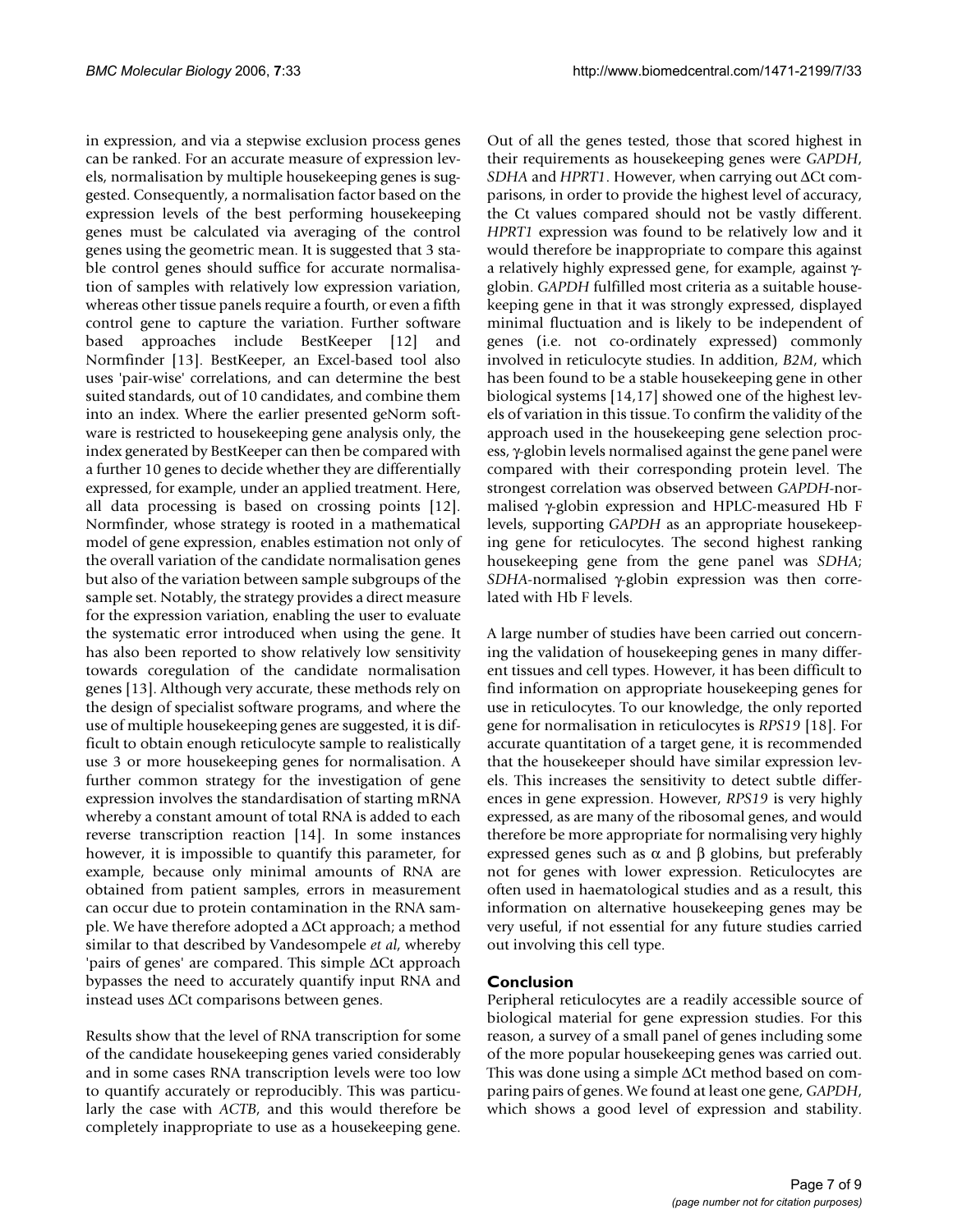*ACTB* showed background levels of expression, and *B2M* was the least stable.

#### **Methods**

#### *Samples*

Clinical samples were collected from healthy unrelated adult volunteers (36 to 73 years old, median age 56; 5 male and 26 female) recruited through the St Thomas' UK Twin Registry [19]. This entailed collection of venous blood in both heparinized and EDTA-containing BD vacutainers™. Informed consent was obtained from all participants prior to collection. All donors had normal haemoglobin levels and normal RBC indices. Fetal haemoglobin (Hb F,  $\alpha_2 \gamma_2$ ) percentages were measured by HPLC (Bio-Rad Laboratories, Inc., Hercules, CA). The study was approved by the Research Ethics Committee of St Thomas' Hospital, London, UK (E04/015).

#### *Isolation of peripheral blood reticulocyte RNA and reverse transcription*

Reticulocytes were isolated from 10 ml of peripheral blood in heparin following a process of leukodepletion [20]. In brief, the reticulocyte-enriched, leukocytedepleted red cell eluate was centrifuged to recover the reticulocytes which were then resuspended in 2 ml of cold PBS and 5 ml of TRI reagent (T-9424, Sigma-Aldrich) and stored at -80°C until RNA extraction.

RNA extraction was carried out on the thawed samples according to the manufacturer's protocol. The precipitated RNA was resuspended in 50 μl DEPC water and 1 microgram of RNA was reverse transcribed with 200U Super-Script™ III Reverse Transcriptase (Invitrogen) for 60 min at 50°C using Oligo-dT in a 20 μl volume.

Purity of reticulocytes, assessed by a Sysmex automated blood cell analyser, was 1 leukocyte per 35.5 × 103 RBCs and no detectable platelets.

#### *Selection of primers and probes*

Primer and probe sequences are shown in table 2. These were synthesised by Applied Biosystems and included both customised primer and probe sets, designed via the Applied Biosystems Primer Express™ 2.0 software as well as pre-designed, gene-specific TaqMan® probe and primer sets (TaqMan® Gene Expression Assays, Applied Biosystems). Primers were used at 300 nM and probes at 200 nM in a 25 μl reaction. A selection of housekeeping genes were chosen, paying close attention to selecting genes that belong to different functional classes. This was aided by information provided by the human gene expression index database (HuGE) [21]. This was used to assess expression, variability and reproducibility of potential housekeeping genes.

#### *Real-Time quantitative RT-PCR*

PCR was performed using the ABI Prism® 7900HT Sequence Detection System (Applied Biosystems) in 96 well microtitre plates using a final volume of 25μl. Amplifications were performed starting with a 2 min activation step for AmparaseUNG at 50°C, 10 min template denaturation step at 95°C, followed by 40 cycles of 95°C for 15 s and 60°C for 1 min.

#### **Abbreviations**

*ACTB*, β-actin; *AHSP*, alpha haemoglobin stabilising protein; *B2M*, beta-2-microglobulin; cDNA, complementary DNA; ΔCt (dCt), delta cycle threshold; *HBG2*, γ-globin; *GAPDH*, glyceraldehyde 3-phosphate dehydrogenase; Hb F, haemoglobin F (fetal haemoglobin); *HBS1L*, *HBS1*-like protein; *HPRT1*, hypoxanthine-guanine phosphoribosyltransferase; mRNA, messenger RNA; NTC, no template control; PCR, polymerase chain reaction; Q-RT-PCR, quantitative real-time PCR; *SDHA*, succinate dehydrogenase; StdDev, standard deviation

#### **Authors' contributions**

NS performed all the experimental procedures and was the primary author of the manuscript. SB participated in the study design. JJ supplied extracted mRNA from K562 cells ultimately used to provide cDNA for the generation of standard curves. All authors participated in the structuring and editing of the manuscript.

#### **Acknowledgements**

This work was supported by a grant from the Medical Research Council (G0000111, ID51640) to S L Thein.

#### **References**

- 1. Koepke JF, Koepke JA: **[Reticulocytes.](http://www.ncbi.nlm.nih.gov/entrez/query.fcgi?cmd=Retrieve&db=PubMed&dopt=Abstract&list_uids=3530617)** *Clin Lab Haematol* 1986, **8:**169-179.
- 2. Dheda K, Huggett JF, Bustin SA, Johnson MA, Rook G, Zumla A: **[Val](http://www.ncbi.nlm.nih.gov/entrez/query.fcgi?cmd=Retrieve&db=PubMed&dopt=Abstract&list_uids=15283208)[idation of housekeeping genes for normalizing RNA expres](http://www.ncbi.nlm.nih.gov/entrez/query.fcgi?cmd=Retrieve&db=PubMed&dopt=Abstract&list_uids=15283208)[sion in real-time PCR.](http://www.ncbi.nlm.nih.gov/entrez/query.fcgi?cmd=Retrieve&db=PubMed&dopt=Abstract&list_uids=15283208)** *Biotechniques* 2004, **37:**112-119.
- 3. Karge WHIII, Schaefer EJ, Ordovas JM: **[Quantification of mRNA](http://www.ncbi.nlm.nih.gov/entrez/query.fcgi?cmd=Retrieve&db=PubMed&dopt=Abstract&list_uids=9918038)** [by polymerase chain reaction \(PCR\) using an internal stand](http://www.ncbi.nlm.nih.gov/entrez/query.fcgi?cmd=Retrieve&db=PubMed&dopt=Abstract&list_uids=9918038)**[ard and a nonradioactive detection method.](http://www.ncbi.nlm.nih.gov/entrez/query.fcgi?cmd=Retrieve&db=PubMed&dopt=Abstract&list_uids=9918038)** *Methods Mol Biol* 1998, **110:**43-61.
- 4. Thellin O, Zorzi W, Lakaye B, De BB, Coumans B, Hennen G, Grisar T, Igout A, Heinen E: **[Housekeeping genes as internal stand](http://www.ncbi.nlm.nih.gov/entrez/query.fcgi?cmd=Retrieve&db=PubMed&dopt=Abstract&list_uids=10617337)[ards: use and limits.](http://www.ncbi.nlm.nih.gov/entrez/query.fcgi?cmd=Retrieve&db=PubMed&dopt=Abstract&list_uids=10617337)** *J Biotechnol* 1999, **75:**291-295.
- 5. Suzuki T, Higgins PJ, Crawford DR: **[Control selection for RNA](http://www.ncbi.nlm.nih.gov/entrez/query.fcgi?cmd=Retrieve&db=PubMed&dopt=Abstract&list_uids=10948434) [quantitation.](http://www.ncbi.nlm.nih.gov/entrez/query.fcgi?cmd=Retrieve&db=PubMed&dopt=Abstract&list_uids=10948434)** *Biotechniques* 2000, **29:**332-337.
- 6. Deindl E, Boengler K, van RN, Schaper W: **[Differential expression](http://www.ncbi.nlm.nih.gov/entrez/query.fcgi?cmd=Retrieve&db=PubMed&dopt=Abstract&list_uids=12190113) [of GAPDH and beta3-actin in growing collateral arteries.](http://www.ncbi.nlm.nih.gov/entrez/query.fcgi?cmd=Retrieve&db=PubMed&dopt=Abstract&list_uids=12190113)** *Mol Cell Biochem* 2002, **236:**139-146.
- 7. Hamalainen HK, Tubman JC, Vikman S, Kyrola T, Ylikoski E, Warrington JA, Lahesmaa R: **[Identification and validation of endog](http://www.ncbi.nlm.nih.gov/entrez/query.fcgi?cmd=Retrieve&db=PubMed&dopt=Abstract&list_uids=11726185)[enous reference genes for expression profiling of T helper](http://www.ncbi.nlm.nih.gov/entrez/query.fcgi?cmd=Retrieve&db=PubMed&dopt=Abstract&list_uids=11726185) [cell differentiation by quantitative real-time RT-PCR.](http://www.ncbi.nlm.nih.gov/entrez/query.fcgi?cmd=Retrieve&db=PubMed&dopt=Abstract&list_uids=11726185)** *Anal Biochem* 2001, **299:**63-70.
- 8. Zhong H, Simons JW: **[Direct comparison of GAPDH, beta](http://www.ncbi.nlm.nih.gov/entrez/query.fcgi?cmd=Retrieve&db=PubMed&dopt=Abstract&list_uids=10364451)[actin, cyclophilin, and 28S rRNA as internal standards for](http://www.ncbi.nlm.nih.gov/entrez/query.fcgi?cmd=Retrieve&db=PubMed&dopt=Abstract&list_uids=10364451) [quantifying RNA levels under hypoxia.](http://www.ncbi.nlm.nih.gov/entrez/query.fcgi?cmd=Retrieve&db=PubMed&dopt=Abstract&list_uids=10364451)** *Biochem Biophys Res Commun* 1999, **259:**523-526.
- 9. Glare EM, Divjak M, Bailey MJ, Walters EH: **[beta-Actin and](http://www.ncbi.nlm.nih.gov/entrez/query.fcgi?cmd=Retrieve&db=PubMed&dopt=Abstract&list_uids=12200519) [GAPDH housekeeping gene expression in asthmatic airways](http://www.ncbi.nlm.nih.gov/entrez/query.fcgi?cmd=Retrieve&db=PubMed&dopt=Abstract&list_uids=12200519) is variable and not suitable for normalising mRNA levels.** *Thorax* 2002, **57:**765-770.